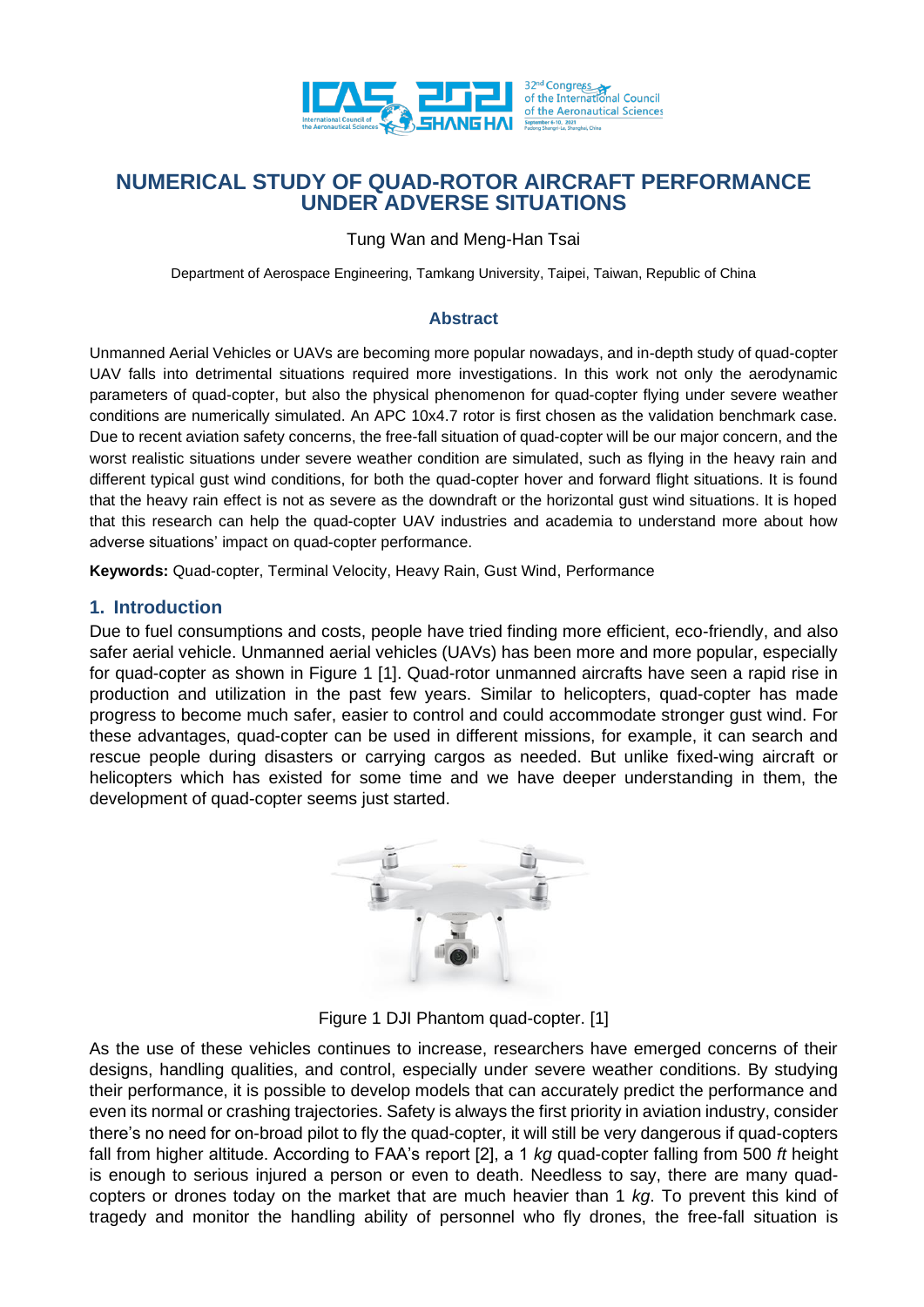becoming one of the most important and urgent issues currently in the civil aviation arena. A detailed research done by Arterburn, et al. [3] showed the degree of damage if quad-copters falls on different land area and different impact spots on a human's body would do.

However, when operating a quad-copter during severe weathers the most important factor will be the low level gust wind and the rain conditions, especially if it's used for disaster relief mission. When quad-copter encounters gust wind it might cause the quad-copter into a free-fall, thus the aerodynamic effect and its performance change such as the drag or lift forces and flight attitude should be fully investigated under these different severe weather conditions.

## **2. Research Background**

## 2.1 Aerodynamic Definitions of Quad-copter

The aerodynamic characteristics of a quad-copter are different from traditional aircrafts. One obvious difference is that the traditional aircraft gain lift through the fixed wing, but for quad-copter instead of the wings, it gains lift through rotating the propellers. The dimensionless power and thrust coefficients  $C_n$  and  $C_T$  are defined through definitions [4], where  $\rho$  is air density, *n* or  $\Omega$  is rotational speed or angular velocity and *D* the rotor diameter:

$$
C_p = \frac{P}{\rho n^3 D^5} \tag{1}
$$

$$
C_T = \frac{T}{\rho n^2 D^4} \tag{2}
$$

Or the thrust *T* and thrust coefficient,  $C_T$ , can also be defined as [5]:

$$
C_T = \frac{T}{\rho A(\Omega R)^2} \tag{3}
$$

The total drag coefficient of quad-rotor is formulated as:

$$
C_D = \frac{D}{\rho A(\Omega R)^2} \tag{4}
$$

Here *Ω* is rotating speed in *rad/s*, *R* is radius distance and *A* represents the rotor disk area.

## 2.2 APC 10x4.7 Propeller and the Full-Size Quad-copter

According to Hairuniza and Parvathy [6], usually, the propeller used on UAVs would not be longer than 24 *in* in diameter. The APC Slow Flyer propeller has two blades with a fixed pitch and a diameter of 10 *in* or 0.254 *m*, and is chosen as our benchmark test configuration. The APC 10x4.7 propeller blade is showing in Figure 2.



Figure 2 Standard APC Slow Flyer 10 x 4.7 propeller blade.



Figure 3 Current full-size configuration of quad-copter.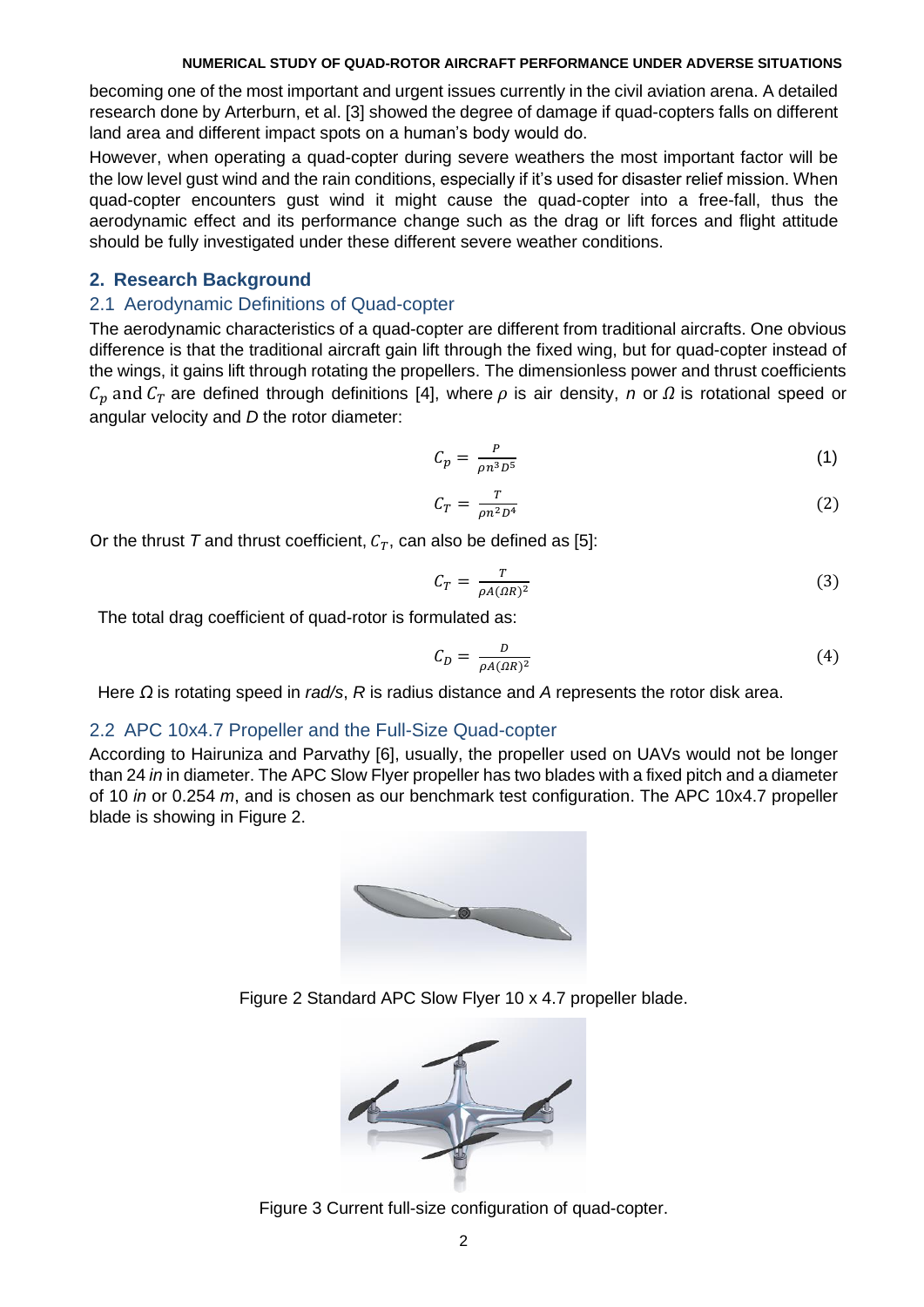Our quad-copter is constructed as an imaginary quad-copter; combine with the APC 10x4.7 propeller configuration but is 1.3 times larger than the original prototype. The main body of our quad-copter has the similar shape as the "DJI Phantom" [1], the width of the body is 447 *mm* and 96.55 *mm* height at the thickest center location. The geometry details are shown in Figure 3.

## 2.3 Gust Wind Phenomenon

Gust wind means the wind speed varies in a short time, its duration should be less than 20 second. Gust occurs as part of the natural fluctuation of the wind speed within a 10-minute period of stationary wind condition, which without implying a change in the mean wind speed. Let *A* represents magnitude and *f<sup>g</sup>* the gust frequency, then a simple freestream gust wind speed can be express as:

$$
V(t) = V_{\infty}(1 + Asin(2\pi f_g t))
$$
\n<sup>(5)</sup>

Due to the inherent nature of the atmosphere, realistic gust wind profiles are fundamentally different in the horizontal and vertical directions, and for quad-copter operation environment it is the low level planetary boundary layer wind profiles that we are most interest in. According to Wan and Tsai [7], gust winds would have serious effects to the quad-copter in hover situation. In the work, we are more interesting in the tilted horizontal/vertical gust wind effects on the forward flight situation, to see whether the thrust coefficient might increase or decrease, depending on the wind direction and the rotor blades' RPM.

## 2.4 Heavy Rain Phenomenon

The earliest analysis of heavy rain effects on aerodynamic performance was done by Rhode [8], in that research he pointed out how the drag increase associated with the momentum imparted to a DC-3 aircraft under heavy rain cloud with "Liquid Water Content (LWC)" of 50 *g/m<sup>3</sup>* would cause a 18% decrease in the aircraft airspeed. The heaviest rainfall in history was recorded in Unionville, Maryland, during an intense thunderstorm on July 4, 1956, the rainfall rate achieved 1874 *mm/h* and it was recorded only for a period of approximately 1 minute, but usually the ground level rainfall rate would be much lower than that extreme value. What influence aircraft performance the most is the instantaneous rainfall rate but not the total rainfall amount, and the first author of this paper has done numerous simulation of heavy rain effects on the detrimental aerodynamic effects for different flight vehicles such as finite wing, wing with high lift devices, blended-wing-body configuration, helicopter rotor, etc. In this work we will further include the heavy rain physics and their simulation techniques into our quad-copter performance analysis.

# 2.5 Free-fall Situations

In "Task Force Recommendations Final Report" [2] several different assumptions are made; although it is not totally correct, but still it's worth to include as an important reference. From that report the assumption they made on the small free-fall quad-copter were the drag coefficient is about 0.3, the projection area around 0.02 *m<sup>2</sup>* , and air density at sea level is 1.225 *kg/m<sup>3</sup>* . From these assumptions they found that if falling from a 500 *ft* height, then different quad-copter weight will cause different degree of detrimental damage to ground personnel and some of the quad-copter did not even reach their terminal velocity yet. The other report "FAA UAS Center of Excellence Task A4: UAS Ground Collision Severity Evaluation Revision 2" [3] has more detailed descriptions than the previous one. In this report, it not only discusses about different quad-copter weight influence, but also examines the effects from different impact points and different impact angle when quad-copter fell. The most interesting part is that they have also made investigation on human bone's density and focus on the kinetic energy part of that impact. Thus arose our attention to find the correct free-fall terminal velocity and the aerodynamic performance coefficients for a typical quad-copter under different adverse scenarios.

## **3. Numerical Modeling**

## 3.1 Numerical Flow Solver Setup

The size of our single propeller computational domain is 3600 *in<sup>2</sup>* for the cross section area and 250 *in* height, the disk is located at 50 *in* downstream from the entrance, and the geometry is shown in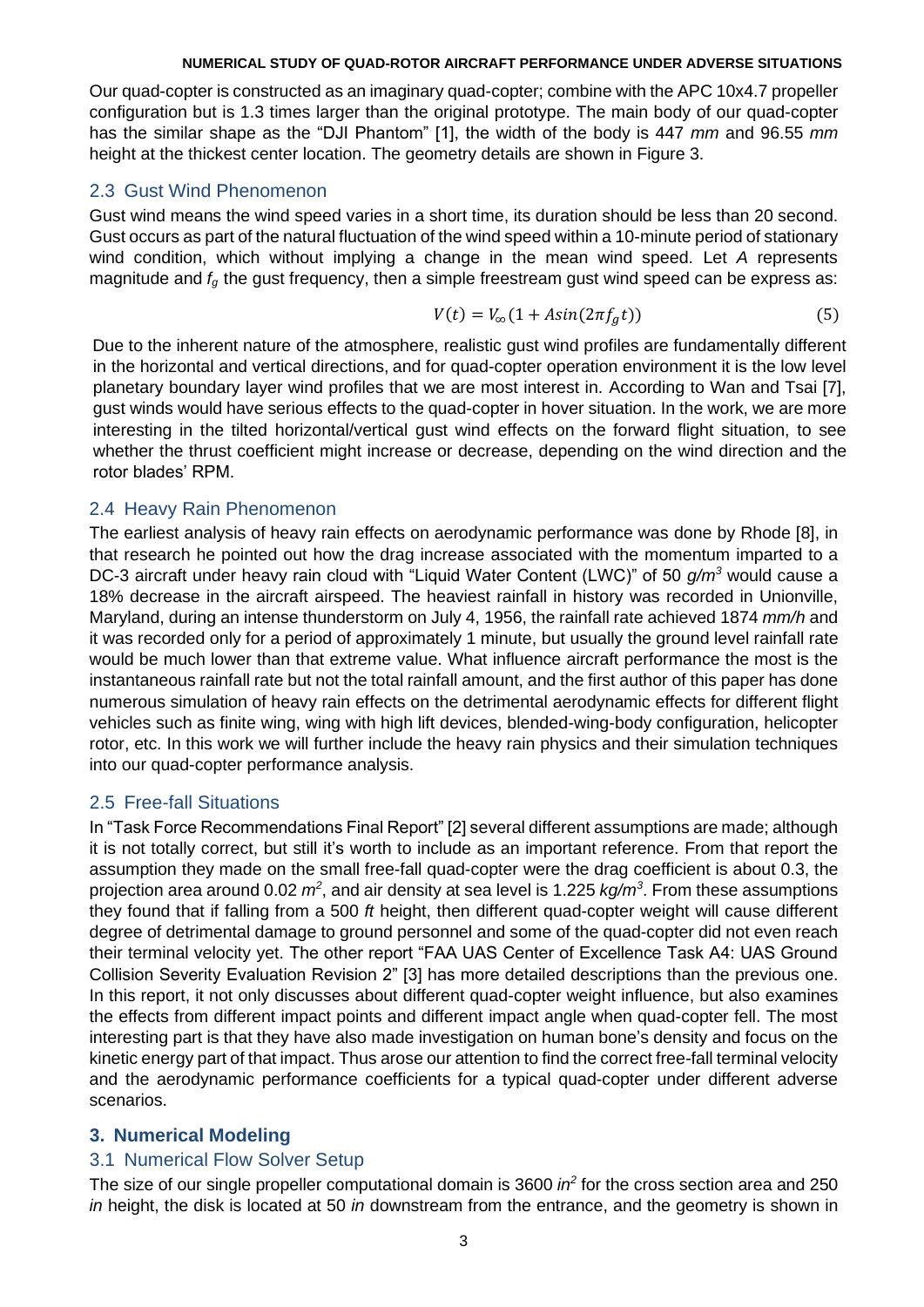Figure 4, with the diameter of the disk 11 *in* and 2 *in* thickness. The computational domain of the fullsize quad-copter is 102400 *in*<sup>2</sup> for the cross-section area; the domain is made as a cube and is 320 *in* on each side. The rotor disk area is same as the single propeller case, 11 *in* diameter and 2 *in*  thickness, their geometry is shown in Figure 5.



Figure 4 Computational domain of the single propeller disk.



Figure 5 Computational domain of the full-size quad-copter.

The ANSYS Fluent solves conservation equations for mass and momentum [9], in this work the flow is incompressible so the energy conservation is not included. The equations of conservation of mass and momentum can be written as follows:

$$
\frac{\partial \rho}{\partial t} + \nabla \cdot (\rho \vec{v}) = 0 \tag{6}
$$

$$
\frac{\partial}{\partial t}(\rho \vec{v}) + \nabla \cdot (\rho \vec{v} \vec{v}) = -\nabla p + \nabla \cdot (\vec{\tau}) + \rho \vec{g} + \vec{F}
$$
 (7)

In Equation 7 the third term p is static pressure, the fourth term  $(\vec{\tau})$  is stress tensor, the fifth term  $\rho \vec{g}$ is the gravity force, and the last term  $\vec{F}$  is external body force. Considering the propellers with constant rotating speed in this study, four rotating domains will be designated to simulate the rotational motion. The corresponding equations show the basis of multiple reference frame (MRF).

$$
\vec{\omega} = \omega \vec{a} \tag{8}
$$

$$
\vec{V}_r = \vec{V} - \vec{u}_r \tag{9}
$$

$$
\overrightarrow{u_r} = \overrightarrow{V_t} + \overrightarrow{\omega} \times \overrightarrow{r}
$$
 (10)

In the above equations,  $\vec{V_r}$  is the relative velocity (the velocity viewed from the moving frame),  $\vec{V}$  is the absolute velocity (the velocity viewed from the stationary frame),  $\overrightarrow{u_r}$  is the velocity of the moving frame relative to the inertial reference frame,  $\vec{V}_t$  is the translational frame velocity, and  $\vec{\omega}$  is the angular velocity. It should be noted that both  $\vec{\omega}$  and  $\overrightarrow{V_t}$  can be functions of time.

Among the four segregated types of solver algorithms: SIMPLE, SIMPLEC, PISO, and Fractional Step FSM. Generally, PISO is better for transient cases, but when it puts the size of time steps into consideration, SIMPLEC would be a better choice in this study since PISO require more time steps. For turbulence modeling the SST k-ω (Shear-Stress Transport k-ω) had been chosen after extensive test that it gives better results for our validation cases compared with other turbulence models. On the other hand, although the hovering single propeller experimental data contains no freestream velocity,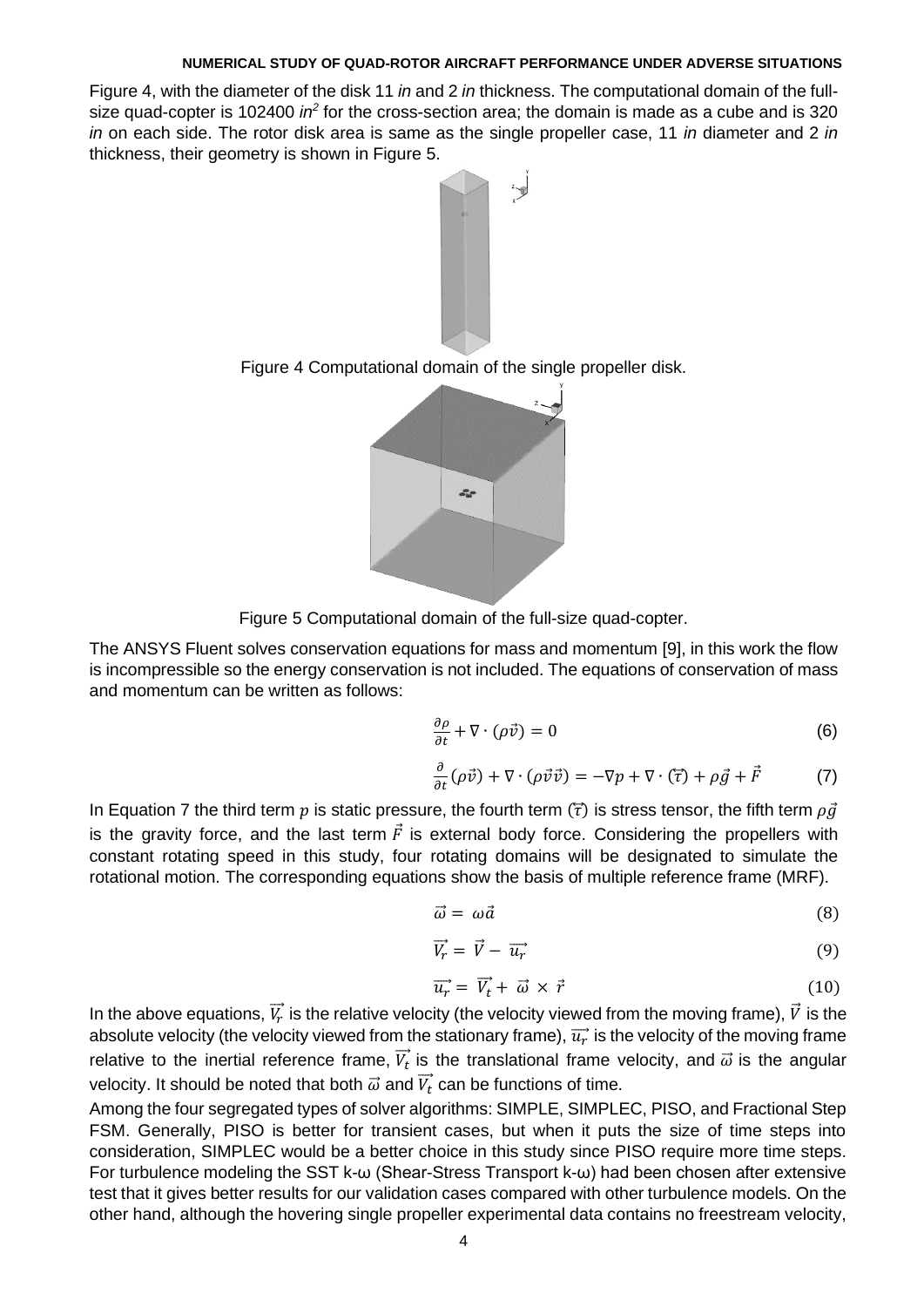in current numerical simulation an extreme small freestream velocity is required. For all cases during hovering, a 1e-5 *m/s* freestream velocity is given and the three propeller rotating speeds are 2377, 4319, 6528 RPM, and the full-size quad-copter cases are same as single propeller cases that are given an extreme small freestream velocity. Table 1 is showing the numerical boundary condition setup of the single propeller and full-size quad-copter cases in our computation.

| Case                | <b>Single Propeller</b> | Full-size Quad- |
|---------------------|-------------------------|-----------------|
|                     |                         | copter          |
| <b>Body Surface</b> | Symmetry                | Symmetry        |
| Rotor Disk Area     | Interface               | Interface       |
| Side                | Symmetry                | Symmetry        |
| Inlet               | Velocity-inlet          | Velocity-inlet  |
| Outlet              | Pressure-outlet         | Pressure-outlet |

Table 1 Boundary conditions setup of singe propeller and full-size quad-copter.

# 3.2 Gust Wind Profile Simulation

A chaotic gust wind profile with 10 *m/s* mean speed is inputted and which roughly representing a Beaufort scale level 6 gust wind speed. The wind profiles could be further complicated to blow from different directions: forward, backward, leftward, rightward, upward, and downward, but due to the model of our quad-copter is symmetrical we only have to run the simulation in three directions, upward, downward, and rightward. Later the tilted direction cases are also included thus we will have a total five different directions of the relative wind, which is from 90° (upward or updraft), -90° (downward or downdraft), and 45˚/0˚/-45˚ (up-rightward, rightward and down-rightward respectively).

Then the simple freestream gust wind speed equation (5) could be further extended into a multiple functions realistic gust wind as shown below:

$$
V(t) = 10(1 + 0.1sin(0.5t) + 0.1cos(0.25t) +
$$

 $0.1 \sin(0.35t) + 0.1 \cos(t) + 0.1 \sin(0.1t)$  (11)

And this gust wind simulation profile is shown in Figure 6,



Figure 6 Gust wind simulation profile.

## 3.3 Heavy Rain Discrete Phase Model (DPM) Simulation

Heavy rain phenomenon has gained cloud physicist's attention for a long time, and obviously recent global warming and extreme weather's occurrence especially deserved more research efforts on it. Generally, there are three physical processes to produce rain droplets: condensation/deposition, coalescence and the ice crystal process. The heavy rain phenomenon we considered here is mainly due to the thunderstorm storm rain cloud which happened mostly in spring or summer months. According to Willis and Tattelman [10], the *LWC* parameter can be rewritten in terms of rainfall rate as:

$$
LWC = 0.062R^{0.913} \tag{12}
$$

Also Ulbrich [11] has found that the rain droplet distribution is somewhat similar to the *Γ*-distribution,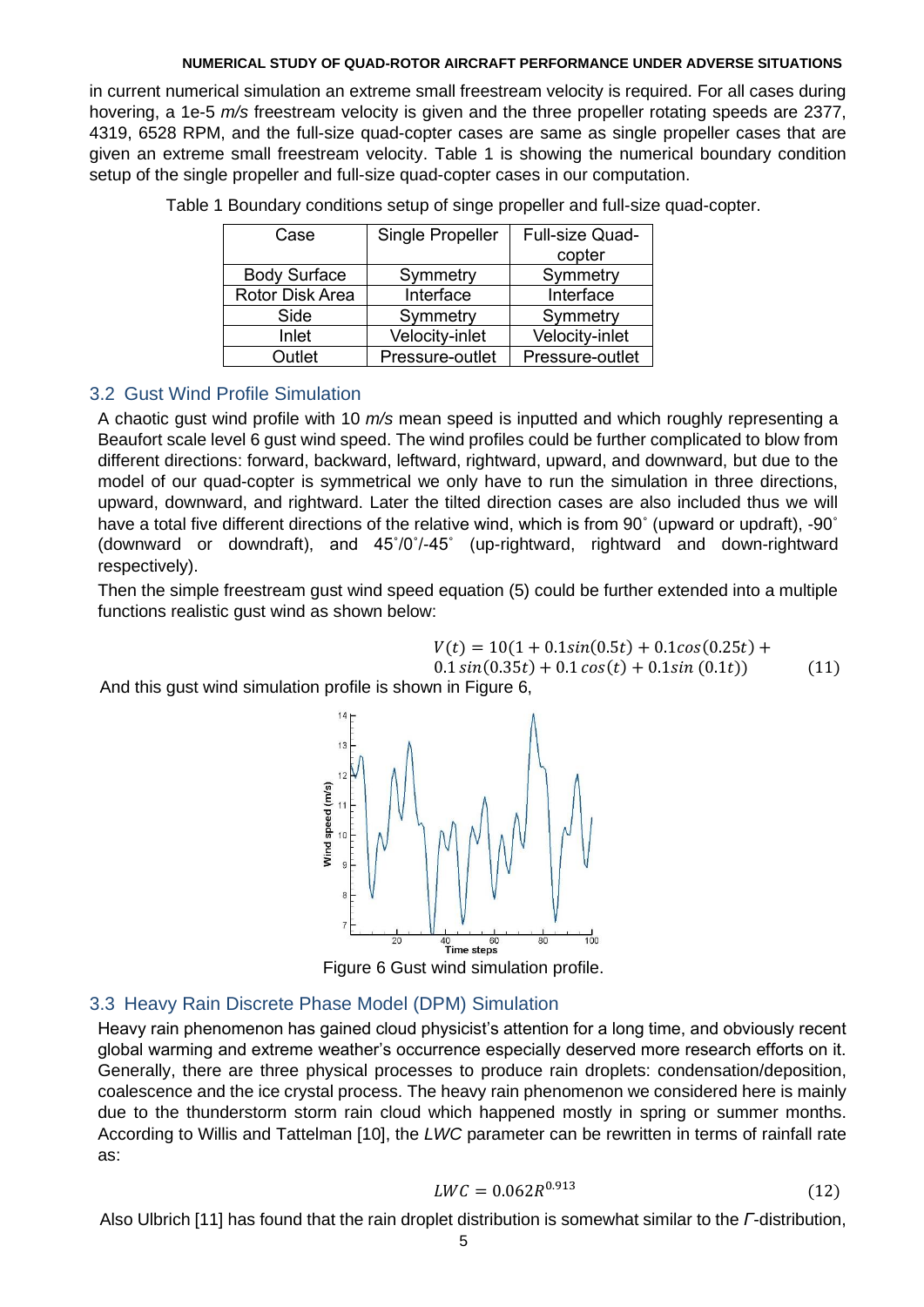and it can be expressed as:

$$
N(D) = N_G D^{\alpha_C} e^{-AD}
$$
\n(13)

Thus *N(D)dD* represents concentration of raindrops having diameters in between *D* and *D+dD*, and *D* represent as the raindrop diameter (*cm*). *N<sup>G</sup>* is the concentration parameter, and the empirical equation of *N<sup>G</sup>* is shown below:

$$
N_G = \frac{512.85(LWC) \times 10^{-6}}{D_0^4} \left[\frac{1}{D_0}\right]^{2.16}
$$
 (14)

The medium volume diameter  $D_0$  is computed from  $LWC$  as:

$$
D_0 = 0.157LWC^{0.1681}
$$
 (15)

The parameters in the modified *Γ*-distribution are determined as:

$$
A = \frac{5.5580}{D_0}
$$

$$
\alpha_c = 2.160
$$

The number of all raindrops *ND* at specific rain rate then can be calculated as the modified *Γ*distribution:

$$
ND = \int_0^\infty N_G D^{\alpha_c} e^{-AD} dD \tag{16}
$$

And we can choose a diameter to represent all sizes of raindrops. The volume averaged means the droplet diameter *D<sup>m</sup> (cm)* is chosen as the momentous parameter and is shown as:

$$
D_m = \frac{\int_0^\infty D^4 N(D) dD}{\int_0^\infty D^3 N(D) dD} \tag{17}
$$

The terminal velocity of raindrop is the function of its droplet size and altitude, it was discovered by Markowiz [12] and shown as:

$$
V_T = 9.58 \left( 1 - exp\left[ -\frac{D_m (mm)^{1.147}}{1.77} \right] \right) \tag{18}
$$

The physical phenomenon of our heavy rain simulation is based on the parameters such as raindrop distribution, terminal velocity and droplet size. The "Liquid Water Content (LWC)" we had chosen to input is 19 *g/m<sup>3</sup>* which represents a heavy rain rate of 550 *mm/h*, and it was simulated by the "Discrete Phase Model (DPM)" of software. Consider that our rotor blades are spinning at a relatively high RPM, it is found that the best boundary to fit in the rotor blade is to "reflect", and for the quadcopter frame structure we choose the "wall-film" boundary condition. These boundary condition selection is mainly due to the consideration of two-phase flow physics, and all the numerical schemes and boundary conditions set up has to go through a vigorous validation process first.

#### **4. Results and Discussion**

#### 4.1 Validation

Our validation is to compare present numerical results with the experimental rotor blade data from the benchmark case done by Brandt et al. [13]. As shown in Tables 2 and 3, when it comes to the medium rotating speed of 4319 RPM, all three turbulence models give us quite satisfactory results, especially the SST k-ω model. We can see that although both models' results are precise but the SST k-ω is always better, the reason may due to different model constrain on their Y+ values. These tables also show the high 6528 RPM cases always tend to be more accurate, and from Figures 7 and 8 we can clearly see the difference in their blade tip velocities at these two RPM speeds.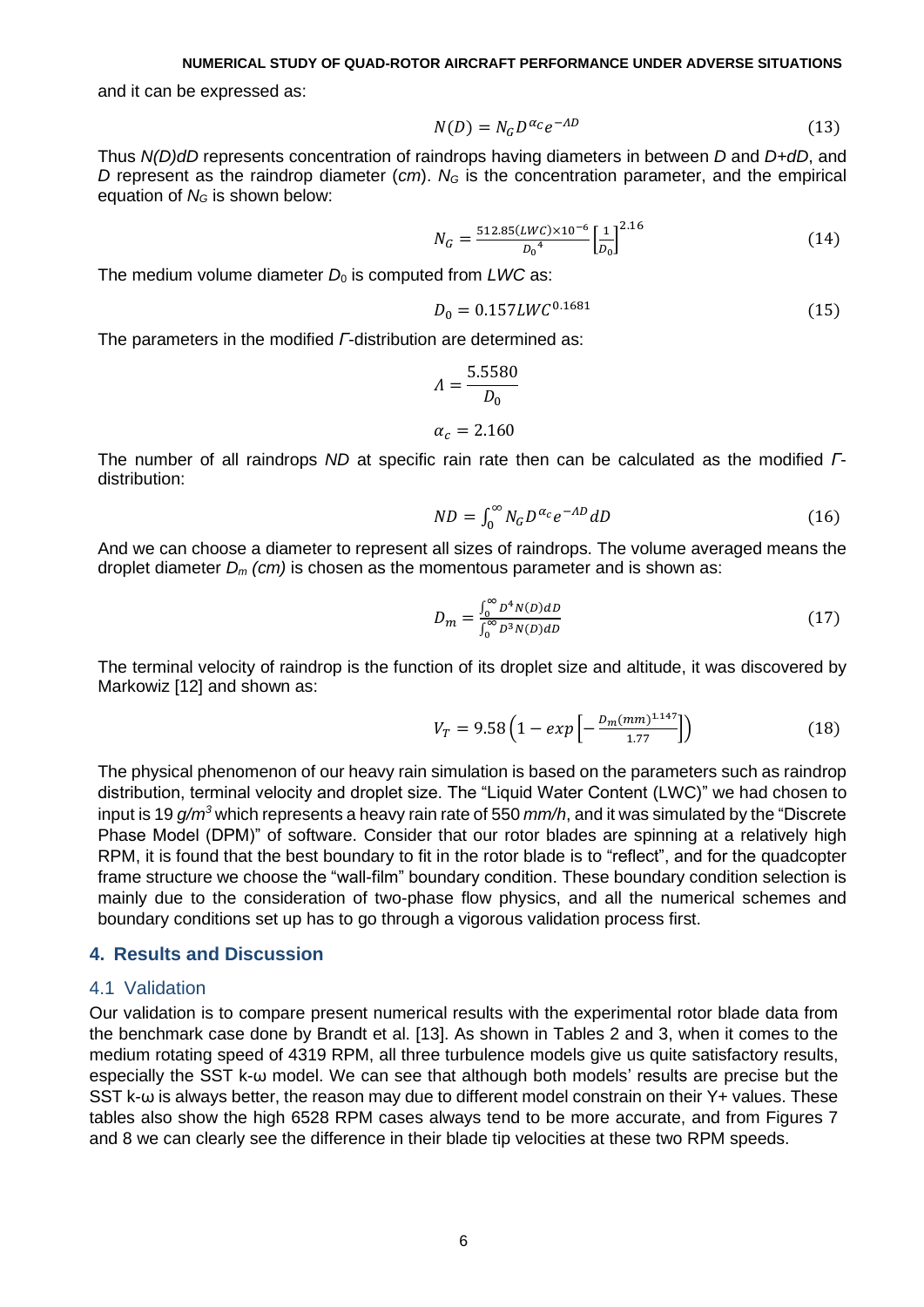| <b>RPM</b> | Cells      | Сp     | <b>Turbulence</b> | Deviation | Y+            |
|------------|------------|--------|-------------------|-----------|---------------|
|            | (Millions) |        | Model             |           |               |
| 4319       | Experiment | 0.0474 |                   |           |               |
| 4319       | 3.2        | 0.0504 | $k - \epsilon$    | 6.3%      | 1.14-21.4     |
| 4319       | 3.2        | 0.0486 | $k - \omega$      | 2.5%      | $0.2 - 17.9$  |
| 4319       | 3.2        | 0.0480 | $SST k - \omega$  | 1.3%      | $0.09 - 17.9$ |

Table 2 Single rotor simulation results at 4319 RPM.

Table 3 Single rotor simulation results at 6528 RPM.

| <b>RPM</b> | Cells<br>(Millions) | Сp     | Turbulence<br>Model | Deviation | Y+            |
|------------|---------------------|--------|---------------------|-----------|---------------|
|            |                     |        |                     |           |               |
| 6528       | Experiment          | 0.0531 |                     |           |               |
| 6528       | 3.2                 | 0.0536 | $k - \epsilon$      | 0.9%      | $0.9 - 23.6$  |
| 6528       | 3.2                 | 0.0528 | $SST k - \omega$    | 0.4%      | $0.48 - 14.9$ |
| 6528       | 7.0                 | 0.0525 | $k - \epsilon$      | $-0.9%$   | $0.8 - 19.2$  |



Figure 7 Propeller velocity contour at 4319 RPM.



Figure 8 Propeller velocity contour at 6528 RPM.

# 4.2 Full-size Quad-copter Thrust Coefficient

For our case the reference area is the four rotor disk area (0.3424  $m^2$ ), and results will consult the experimental data achieved by Russell et al. [14] and the simulations by Yoon, et al. [15]. The fullsize quad-copter thrust coefficient with different RPM and number of cells is shown in Table 4.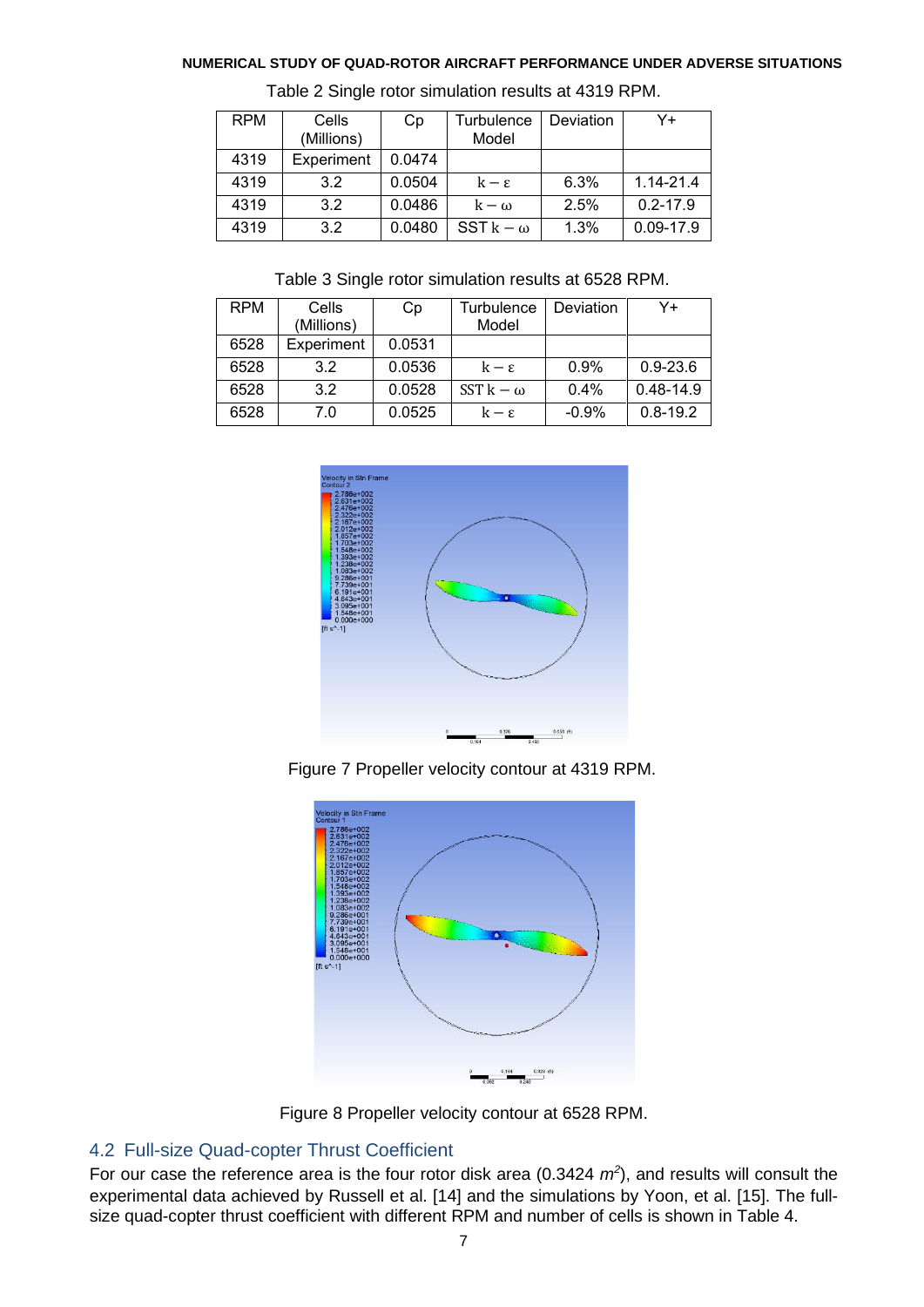Table 4 Full-size quad-copter thrust coefficient with different RPM and number of cells.

| <b>RPM</b> | Cells     | Cт        |
|------------|-----------|-----------|
|            | (Million) |           |
| 4319       | 6.45      | 8.150e-03 |
| 4319       | 7.7       | 8.142e-03 |
| 4319       | 8.8       | 8.276e-03 |
| 6528       | 5.2       | 8.315e-03 |
| 6528       | 7.5       | 8.322e-03 |
| 6528       | 9.5       | 8.352e-03 |

To test the validity of our grid systems, this full-size quad-copter configuration is further computed with five different grids which ranging from 2.4 million to close to 20 million cells. The grid convergence results are shown in Figures 9 and 10, and it seems that again the higher 6528 RPM thrust coefficient is slightly converging better than the lower rotational speed case.







Figure 10 Grid convergence results for 6528 RPM case.

## 4.3 Free-fall Conditions

According to the Federal Aviation Administration (FAA) report [2], we can assume that if this quadcopter mass is about 1.4 *kg*, and when falling into the free-fall condition the drag force is about 13.73 *N*. In this case, the drag coefficient is still from the equation  $C_D = \frac{D}{\rho A}$  $\frac{\nu}{\rho A(\Omega R)^2}$ , similar to  $C_7$  except now *A* represents the smaller projection area during the free-fall situation. Although there are many different quad-copter attitudes during its free-fall, in this work we only simulate one extreme and most hazardous condition, that is when falling in 90˚ vertically down, this situation is shown in Figure 11.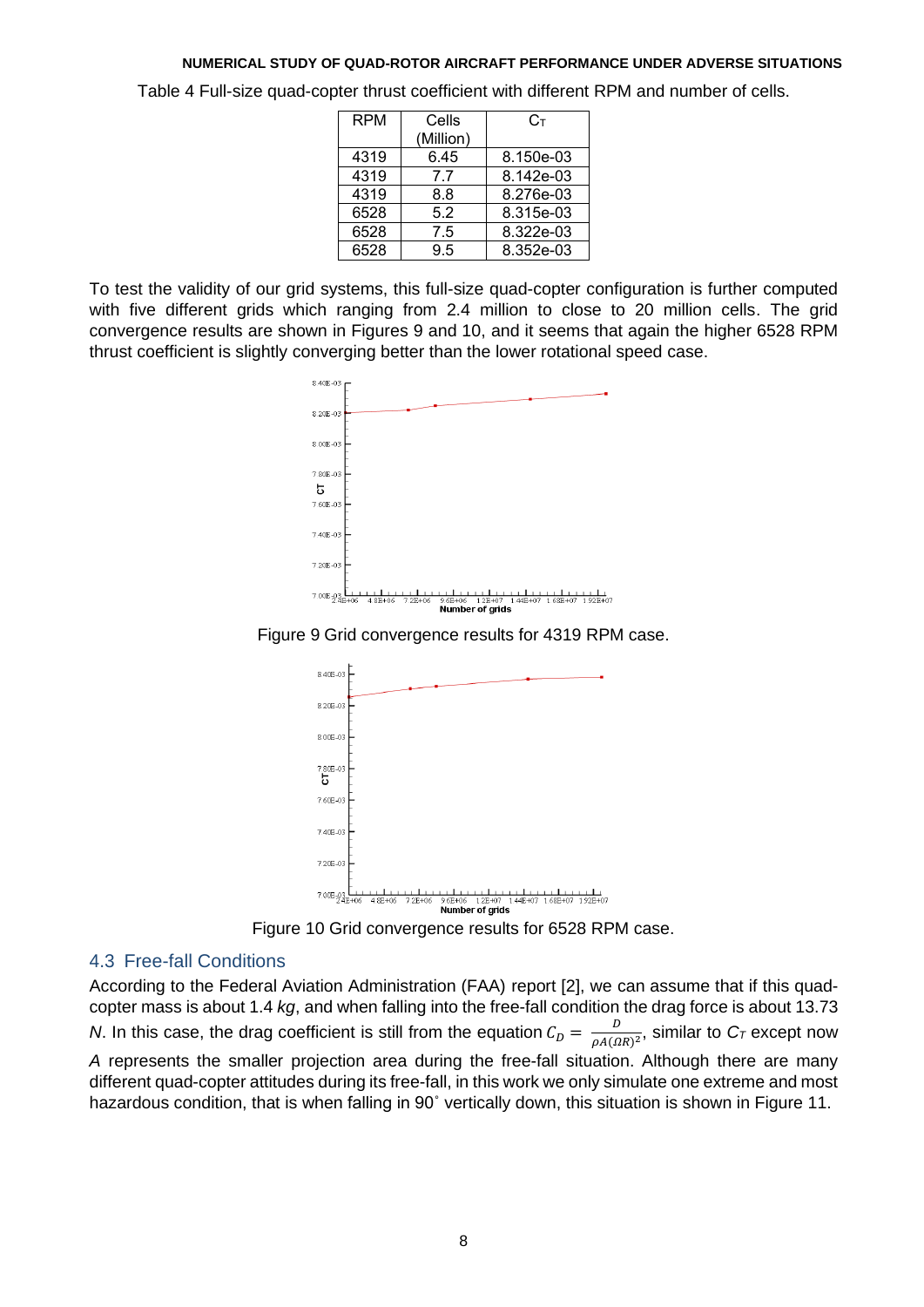

Figure 11 Quad-copter free-fall collision (90˚ down). [3]

If the flight altitude is high enough to reach the terminal velocity, our 1.4 *kg* quad-copter free-fall simulations with different propeller RPMs could achieve their force equilibrium conditions (*Drag force=Weight*), as shown in Table 5. It is found that if the propellers do not rotate, its terminal velocity is about 29.3 *m/s* and a blunt body type drag coefficient of 0.69; during 4319 RPM the drag coefficient will decrease, and this will cause the terminal velocity to increase, which is 40.6 *m/s*. Finally, for the high propeller rotational case that is 6528 RPM, the drag coefficient keeps decreasing to 0.31, on the other hand its terminal velocity will increase to 42.7 *m/s*. In each case it is also observed that most of the drag force come from the pressure drag produced by the propeller blades and the body frame, and during higher RPM cases their terminal velocities will also increase, with increasing detrimental kinetic energy values.

| Table 5 Free-fall simulation characteristics values for a 1.4 kg quad-copter at different RPM. |  |  |
|------------------------------------------------------------------------------------------------|--|--|
|                                                                                                |  |  |

| <b>RPM</b> | Terminal       | Drag Force | Cп   | Kinetic      |
|------------|----------------|------------|------|--------------|
|            | Velocity (m/s) | (N)        |      | Energy $(J)$ |
| 0          | 29.3           | 13.722     | 0.69 | 600.943      |
| 4319       | 40.5           | 13.752     | 0.36 | 1148.175     |
| 6528       | 42 7           | 13.738     | 0.31 | 1276.303     |

Our result could be compare with the data from FAA's report [2], we could make the same assumptions but now consider the quad-copter is falling from 500 *ft* height. The different sized quad-copter free-fall conditions are for the no propeller rotation situation, as shown in Table 6. In this table the falling velocities near the ground are computed for different quad-copter sizes and masses, for instance if the cross-section area is about 0.09 *m<sup>2</sup>* then the mass is 2.0 *kg*. By observing whether it could reach its maximum terminal velocity or not in the table, it can be concluded that if flying a quad-copter in a severe weather condition is indispensable, then we should at least fly at lower altitude to ensure it would not reach its terminal velocity and thus could guarantee the safety of ground personnel or to reduce the probability of lethality or severe injury. Since every dynamic system will eventually fail, thus fly low and fly light is indeed the key for safe quad-copter operation regulation in urban environment.

Table 6 Different sized quad-copter free-fall conditions at 500 *ft*. height with no propeller rotation.

| Mass | Cross-section | Velocity (m/s) | <b>Reach Terminal</b> |
|------|---------------|----------------|-----------------------|
| (g)  | area $(m2)$   |                | Velocity              |
| 250  | 0.02          | 25.6863        | YES                   |
| 500  | 0.03          | 29.3071        | <b>YES</b>            |
| 1000 | 0.04          | 34.5474        | NΟ                    |
| 2000 | 0.09          | 33.2099        | חמ                    |

# 4.4 Hover under Heavy Rain Condition

For quad-copter hovering under the heavy rain situation, we found that the propeller blades' boundary conditions could set-up as "reflect" and the airframe surface need to activated as "wall-film" boundary condition, and other set-up parameters for a LWC=19 *g/m<sup>3</sup>* heavy rain are shown in Table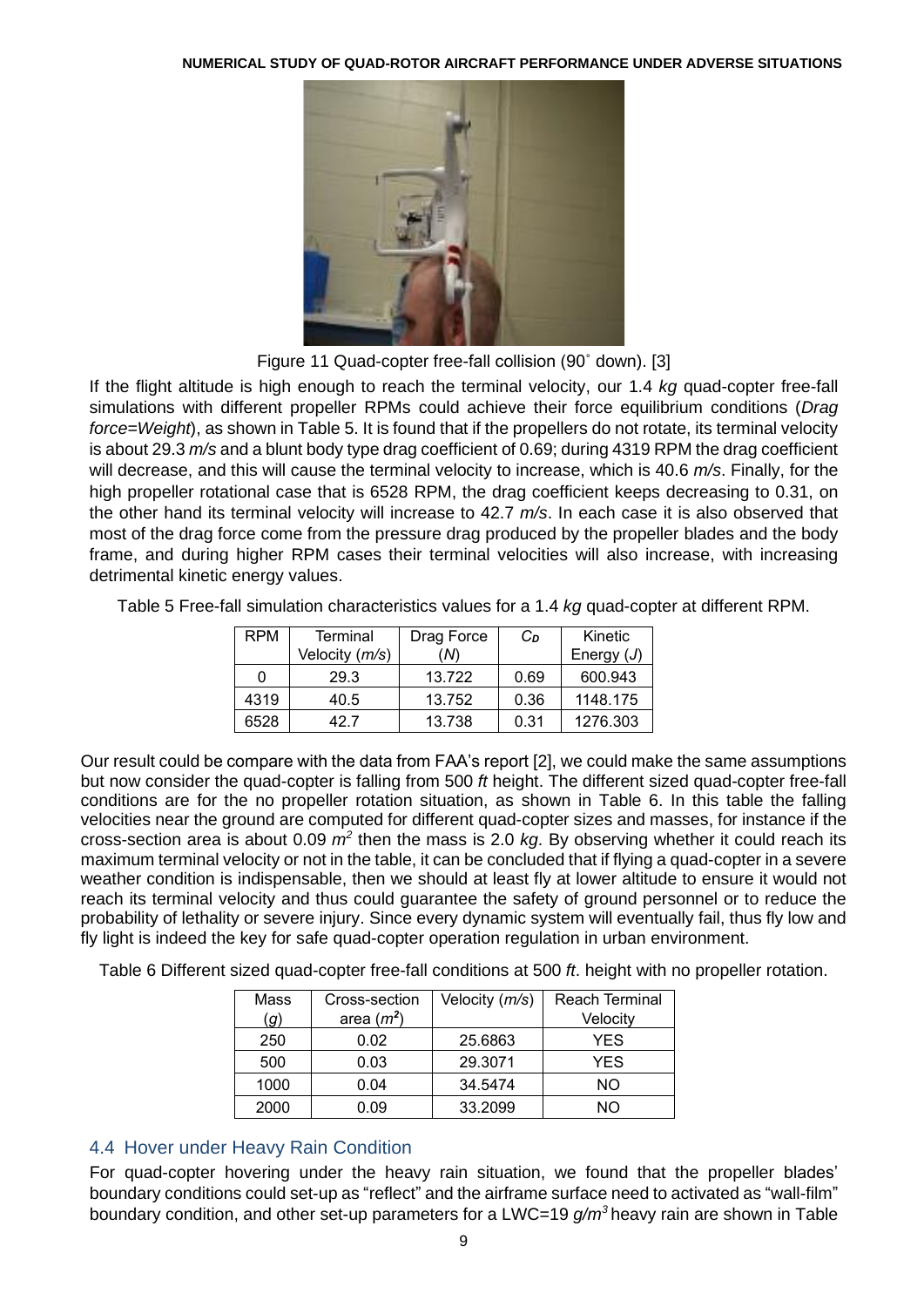7. Compare the thrust coefficients at different propeller RPM in a heavy rain and hover flight condition, their result can be found in Table 8. These quad-copter thrust performance degradation were successfully activated via the built-in two-phase flow DPM mechanism as mentioned in Section 3.3. It is clearly shown that when the propeller blade speed is 4319 RPM which is medium rotating speed, the thrust coefficient under this heavy rain will decrease to 8.000e-03, or about 2.6% decrease from the no rain situation. For the higher case of 6528 RPM rotating speed, our simulation shows that under this LWC=19 *g/m<sup>3</sup>* heavy rain the thrust coefficient will decrease about 1.6%, and this seems once again prove the relative rigidity or robustness of the higher RPM or higher rotational kinetic energy situation.

According to our simulation we could conclude that if we trying to fly a quad-copter in a heavy rain weather, the quad-copter would lose part of its thrust, even though it is not a massive amount compare with the original total thrust but we should still be aware. Thus the best way to fly in heavy rain is to enhance its rotating speed and to reduce the loss of total thrust.

|  |  |  | Table 7 Liquid Water Content (LWC=19 g/m <sup>3</sup> ) parameters set-up. |
|--|--|--|----------------------------------------------------------------------------|
|--|--|--|----------------------------------------------------------------------------|

|                | Droplet Mean | Terminal     | <b>Droplet</b>  |
|----------------|--------------|--------------|-----------------|
|                | Diameter     | Velocity     | <b>Distance</b> |
| LWC=19 $q/m^3$ | 0.0028 m     | $8.06 \ m/s$ | 0.0855 m        |

Table 8 Quad-copter thrust coefficient comparison for hovering under heavy rain and no rain conditions.

| <b>RPM</b> | Conditions   | $C_{\tau}$ |
|------------|--------------|------------|
| 4319       | Without rain | 8.217e-03  |
| 4319       | With rain    | 8.000e-03  |
| 6528       | Without rain | 8.308e-03  |
| 6528       | With rain    | 8.169e-03  |

# 4.5 Hover under Gust Wind Conditions

Next we engaged on the quad-copter hovering performance under a Beaufort scale level 6 gust wind condition with a mean speed of 10 m/s. All cases shown below in Tables 9 and 10 are the values we took average in between 0.4 *s* to 2 *s*, the purpose is to see the variation tendency of its thrust coefficient under different inflow direction gust wind which is vibrating and oscillating in nature.

Table 9 Quad-copter thrust coefficient comparison for hovering under different inflow direction gust wind at 4319 RPM.

| <b>RPM</b> | <b>Inflow Gust</b> | $C_{\tau}$   |
|------------|--------------------|--------------|
|            | Direction          |              |
| 4319       | No wind            | 8.221e-03    |
| 4319       | $-90^\circ$        | $-2.579e-03$ |
| 4319       | -45°               | 1.154e-03    |
| 4319       | n°                 | 8.763e-03    |
| 4319       | 45°                | 1.678e-02    |
| 4319       | g∩°                | 1.810e-02    |



Figure 12 Quad-copter vorticity contour of gust wind direction from -45˚ tilted downward at 4319 RPM during hover.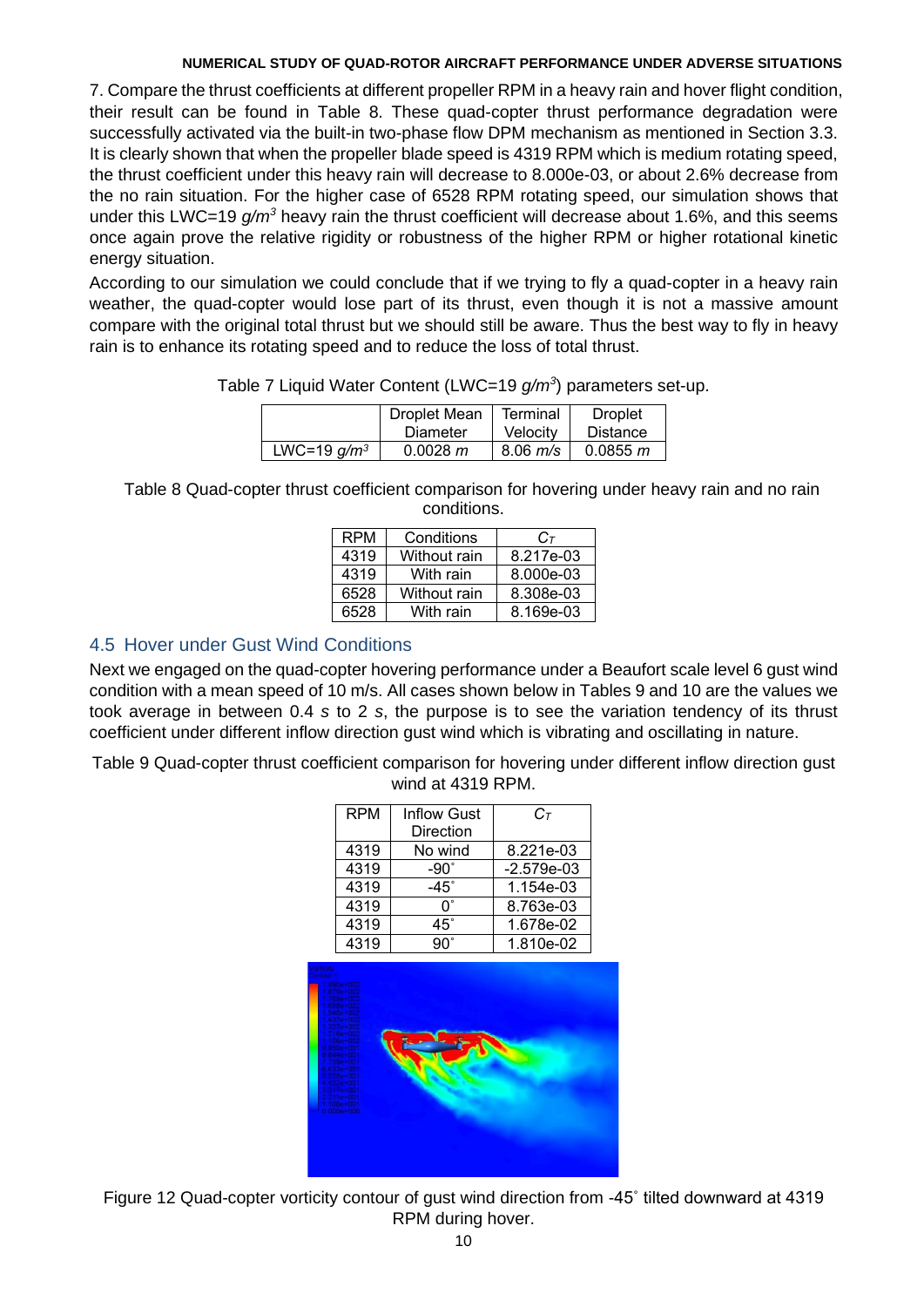

Figure 13 Quad-copter vorticity contour of gust wind direction from 45˚ tilted upward at 4319 RPM during hover.

At 4319 RPM and during hover, gust wind direction clearly has major impact on quad-copter's thrust level, as shown in Table 9. For gust wind came from side way which is 0˚ in our symbol, thrust coefficient increased to 8.763e-03 that is 6.6% more than the calm hover condition. For the other two downward directions, -45˚ tilted downward wind and -90˚ downdraft their thrust coefficient will decrease in huge amounts and with catastrophic or disastrous effects. On the other hand, it is clearly shown that for the 45˚ tilted upward inflow wind direction, its thrust coefficient will increase to 1.678e-02; for another wind direction, 90° updraft, the quad-copter will gain more thrust and thrust coefficient had substantial increased to 1.810e-02, both more than double its original thrust. Figures 12 and 13 are the quadcopter vorticity contour plots under the -45˚ tilted downward and 45˚ tilted upward gust wind situation, and their shedding vortices direction change is obviously observed.

Table 10 Quad-copter thrust coefficient comparison for hovering under different inflow direction gust wind at 6528 RPM.

| <b>RPM</b> | <b>Inflow Gust</b><br>Direction | $\mathsf{C}\tau$ |
|------------|---------------------------------|------------------|
| 6528       | No wind                         | 8.306e-03        |
| 6528       | -90 $^{\circ}$                  | 2.636e-03        |
| 6528       | $-45^\circ$                     | 3.884e-03        |
| 6528       | n°                              | 8.796e-03        |
| 6528       | 45°                             | 1.155e-02        |
| 6528       | ۹U。                             | 1.181e-02        |

Carry on to the 6528 RPM cases, their tendency of thrust coefficient variation are somewhat similar to the 4319 RPM cases, but we can clearly see that the deviation between each cases do not have so much dramatic change as the 4319 RPM cases, either in enhance or degrade total thrusts. As shown in Table 10, from 0˚ direction the horizontal gust can help the quad-copter to enhance about 5.9% thrust coefficient, while same angle gust wind at 4319 RPM it can enhance 6.6% thrust. Other gust wind cases are -45˚ tilted downward, -90˚ downdraft, 45˚ tilted upward, and 90˚ updraft respective, compare with the calm situation which do not have any wind, their thrust coefficients were changing from 8.306e-03 to 3.884e-03, 2.636e-03, 1.155e-02, and 1.181e-02 respectively, representing a roughly 50% to 80% performance degradation or enhancement. Figure 14 is the qcriteria plot of 90˚ updraft at 6528 RPM during hover, while q-criterion is a parameter which can visual the overall 3-D vortices, and it is defined as the difference between the vorticity squared and the strain rate squared of the fluid element. It is observed that the 3-D vortices is mainly produced near the quad-copter rotor blade tips locations, and their asymmetric structure is mainly crated due to the gust wind profiles but not due to its wind direction.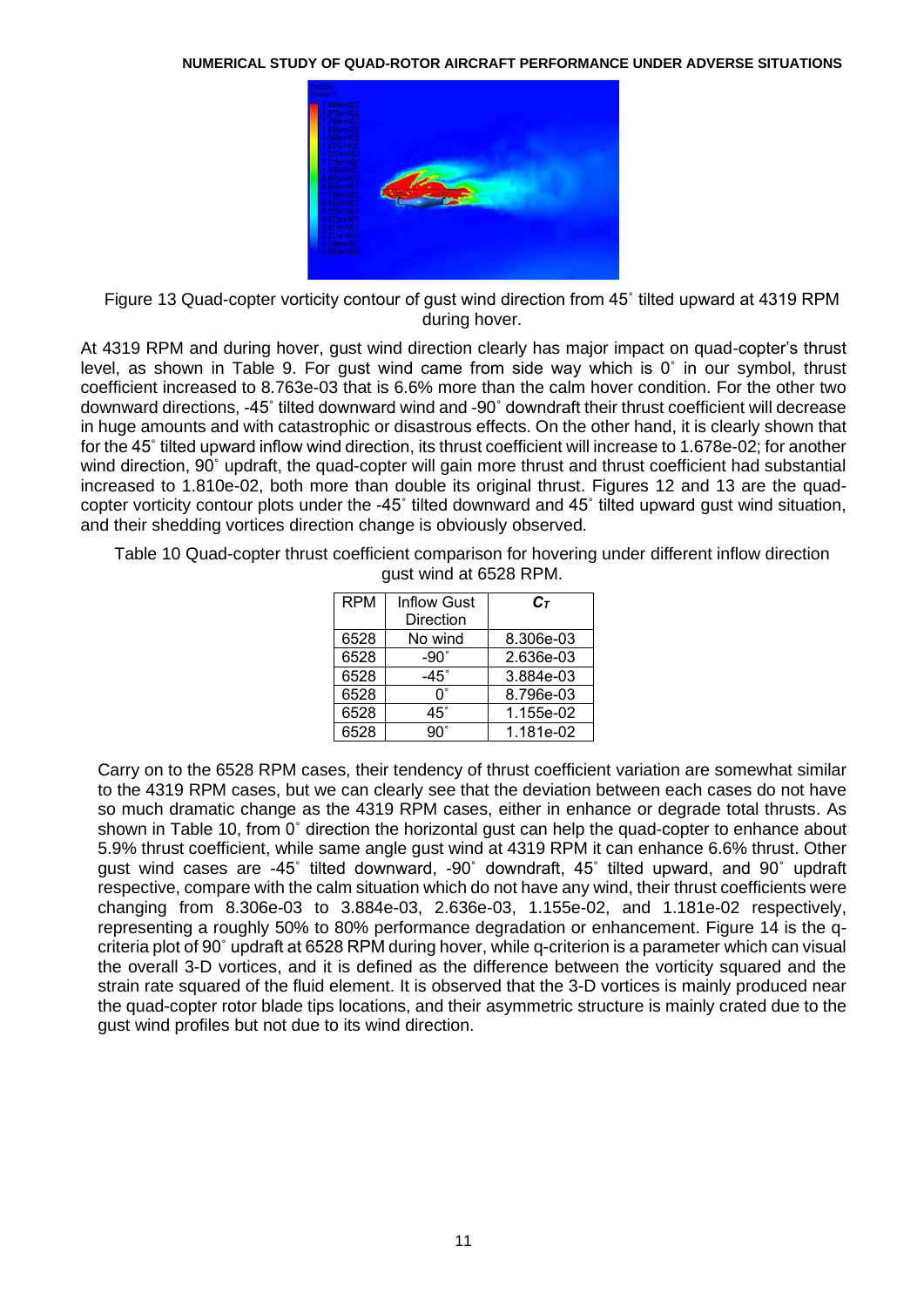

Figure 14 Quad-copter q-criterion of gust wind direction from 90˚ updraft at 6528 RPM during hover.

## 4.6 Forward Flight under Gust Wind Conditions

In this study, the quad-copter advance velocity is set as 10.7 *m/s* and the angle of attack, α, is -4.9˚. The reason for this particular angle of attack is because the fore rotors were set as 4319 RPM and the aft rotors were set as 6528 RPM. From earlier simulation we found that these four rotor blades at 6528 RPM can provide 44.402 *N* thrust, and if at 4319 RPM they can provide 19.223 *N* thrust. Then it is found that if this quad-copter has no angle of attack but with a forward velocity of 10.7 *m/s*, this simulation of thrust force could offset the drag force, which is 1.0763 N. Thus by the use of advance ratio and force balance equations we could come up with this -4.9 ˚ angle of attack value.



Figure 15 Quad-copter velocity contour with 10.7 *m/s* forward speed under gust wind.

Table 11 Quad-copter thrust coefficient comparison for forward flight under different inflow direction gust wind.

| Forward    | <b>Inflow Gust</b> | $C_{\mathcal{T}}$ |
|------------|--------------------|-------------------|
| Velocity   | <b>Direction</b>   |                   |
| $10.7$ m/s | No wind            | 8.710e-03         |
| $10.7$ m/s | -90 $^{\circ}$     | $-2.848e-02$      |
| $10.7$ m/s | $-45^\circ$        | $-4.069e-03$      |
| $10.7$ m/s | ∩°                 | 9.697e-03         |
| $10.7$ m/s | $45^\circ$         | 2.785e-02         |
| $10.7$ m/s | 9U.                | 3.972e-02         |

Figure 15 is the quad-copter velocity contour with 10.7 *m/s* forward speed under the horizontal gust wind, and it seems compared well with other work. Also shown in Table 11 is the thrust coefficient comparison for forward flight under different inflow direction gust wind. It is demonstrated that at this moderate forward speed its thrust performance increase by about 5% if compared with the hovering case. For horizontal 0˚ direction gust wind its thrust coefficient will increase 11.3%, while the direction changes to -45˚ tilted downward the thrust coefficient will decrease to -4.069e-03, thus shows in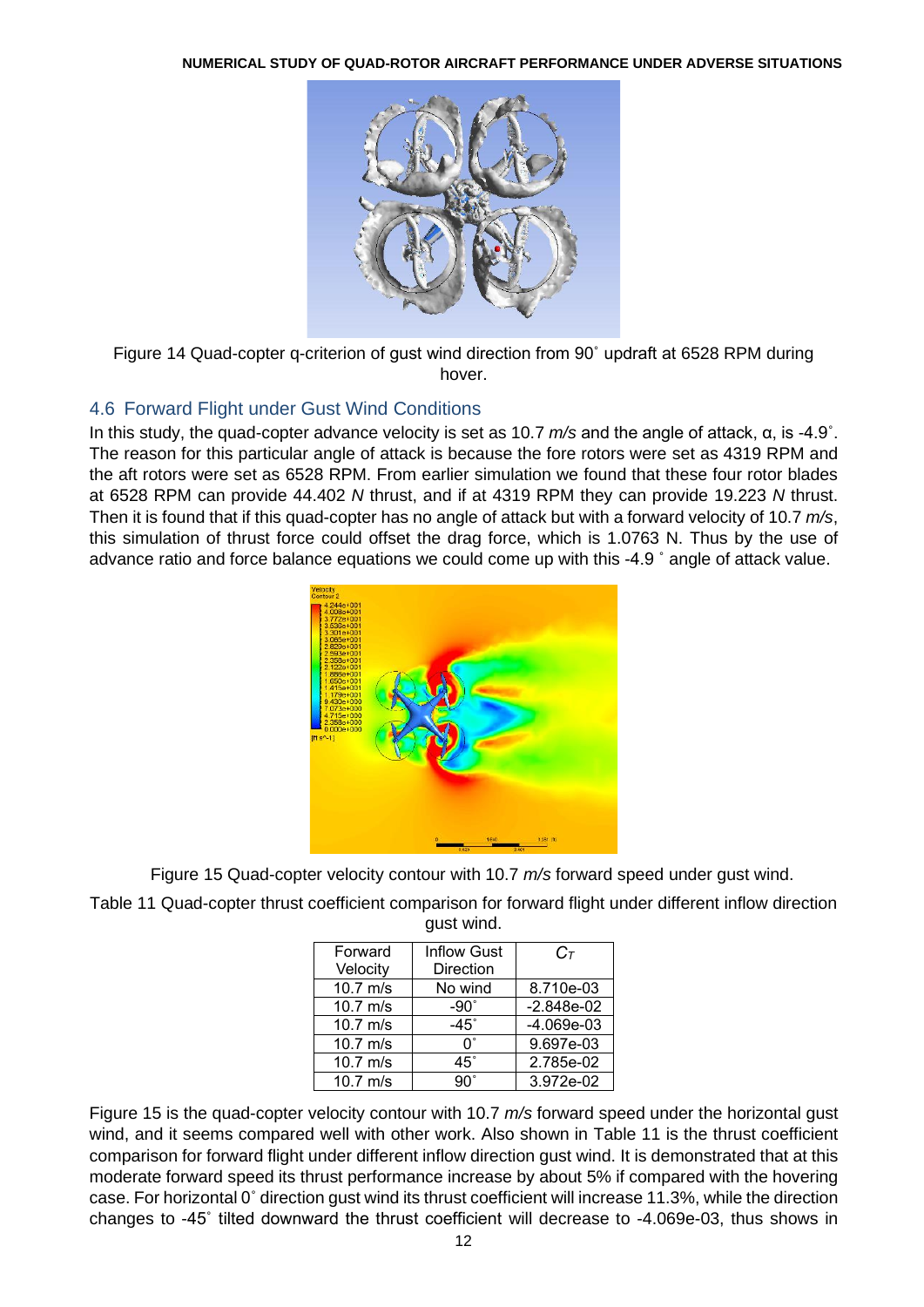forward flight, the gust wind will have more severe impact than the hovering condition. And for gust wind came from top, the 90˚ downdraft, thrust coefficient will decrease even more to -2.848e-02. For the -45˚ tilted downward and -90˚ downdraft cases, the quad-copter had lost all the thrust or lift to maintain its altitude. However, for gust wind came from 45˚ tilted upward and 90˚ updraft, it will help quad-copter to increase its thrust coefficient several times more which will also greatly upgrade its performance. These thrust coefficient severe change can also be observed from their vorticity contour plots when gust is blowing from different directions, as shown in Figures 16 and 17.



Figure 16 Quad-copter vorticity contour of gust wind direction from -45˚ tilted downward during forward flight.





# **5. Conclusions**

In this study the validation results seem quite satisfactory, it is found that the SST k-ω would be more suitable then other turbulence models for simulating flow field of quad-copter blade, and also the Y+ value has great impact on our simulations. If quad-copter is getting into a free-fall, their terminal velocity would be depending on both the flight altitude and its blades' rotating speed, if its altitude is high enough, higher blade RPM would cause a larger terminal velocity and thus might cause more damage on ground personnel. When encountering severe conditions that could cause quad-copter get into the free-fall condition, it is suggest that the operators should try everything possible to reduce the vehicle's altitude or slow down the rotor blades' speed and land on an open area.

If comparing the 4319 RPM and 6528 RPM under the heavy rain conditions, we could observe that flying at a higher rotating blade speed could reduce loss of quad-copter power and thrust. Similar results existed in the gust wind condition, higher RPM cases have fewer impact on the thrust coefficient, but if the gust wind inflow direction is coming from the upward or updraft directions, it would help to increase more thrust during the lower RPM situation. Our findings also reveal that if we want to maintain altitude and avoiding detrimental impact, quad-copter should fly at higher RPM. On the other hand, if we want to increase the flight altitude or save power when encounter gust wind, quad-copter should fly at lower RPM speed. Also the hovering and forward flight conditions will have different impacts if gust wind exists, and it is found that in forward flight, their impact would be much more severe.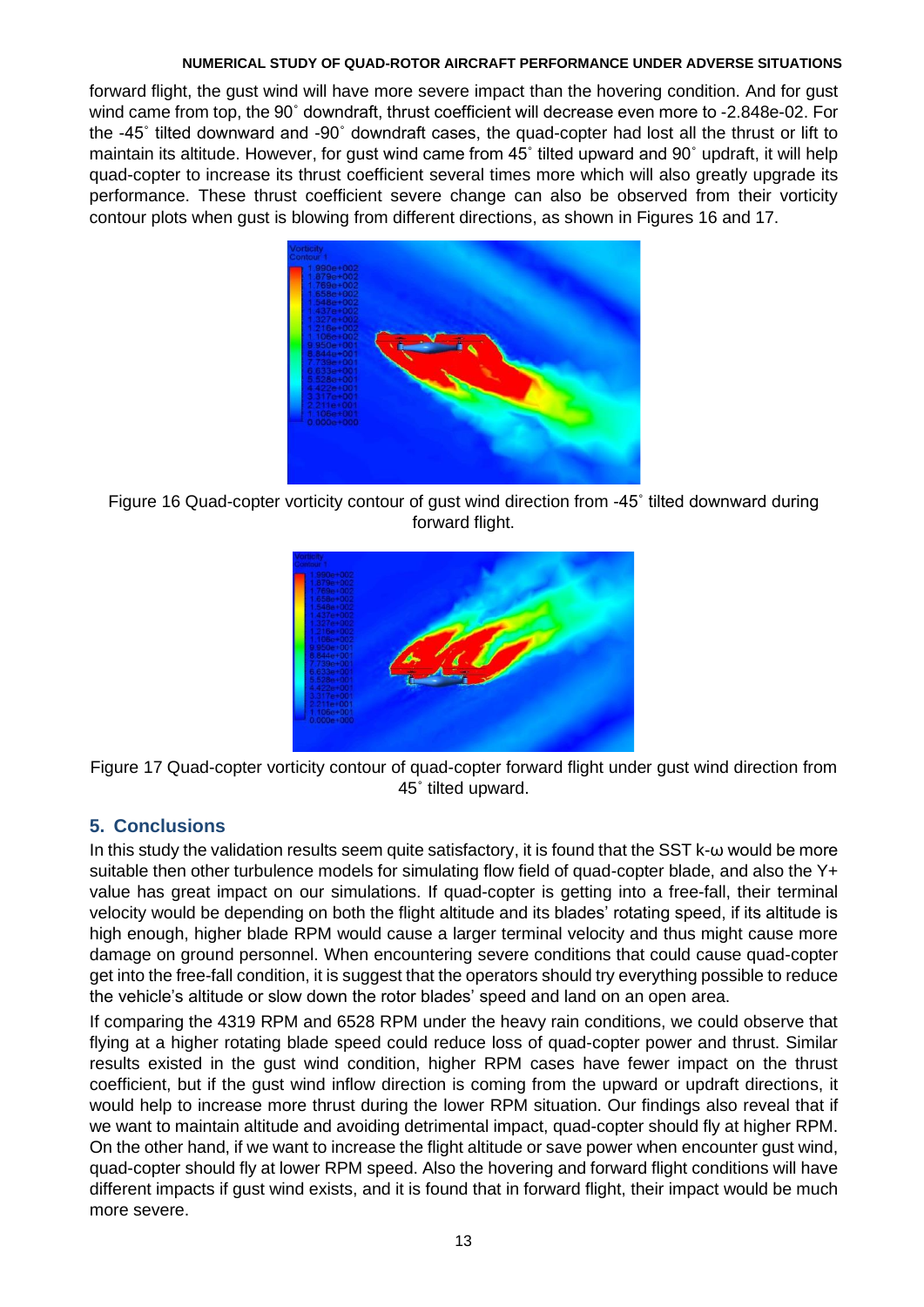In this study, it shows that if the operating quad-copter is under different severe weather conditions, their operators should use different techniques such as changing flight altitude or the rotor blade rotating speed, in order to reduce the possibility for accidents to occur. It is hoped that the research findings of quad-copter performance degradation under the gust wind or heavy rain situations could give more insight to both future UAV designers and operators, thus enhance future aviation safety standard and environment.

# **6. Contact Author Email Address**

mailto: twan@mail.tku.edu.tw

# **7. Copyright Statement**

The authors confirm that they, and/or their company or organization, hold copyright on all of the original material included in this paper. The authors also confirm that they have obtained permission, from the copyright holder of any third party material included in this paper, to publish it as part of their paper. The authors confirm that they give permission, or have obtained permission from the copyright holder of this paper, for the publication and distribution of this paper as part of the ICAS proceedings or as individual off-prints from the proceedings.